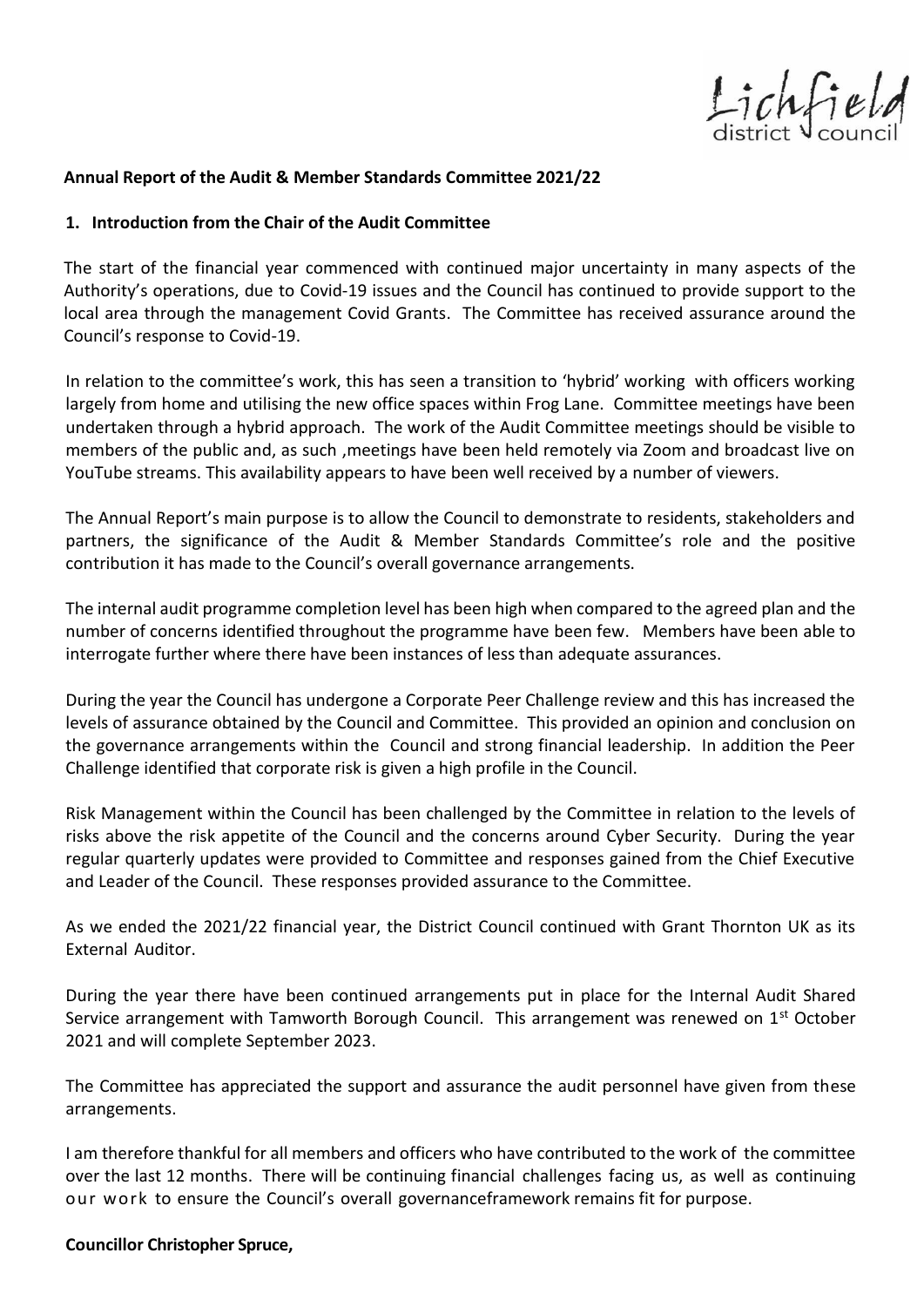### **1. Terms of Reference**

The terms of reference, which the Committee operated to during 2021/22, is detailed at Part 3 of the Council's constitution at the following link: <https://democracy.lichfielddc.gov.uk/documents/s8011/Part%203%20Final%20v4.pdf>

## **2. Member and Officer Attendance**

The Audit & Member Standards Committee met 5 times during the 2021/22 municipal year.

Membership of the Audit & Member Standards Committee during the 2021/22 municipal year and their attendance is detailed below:

|                                  | Date of Committee Meeting |          |          |          |            |  |
|----------------------------------|---------------------------|----------|----------|----------|------------|--|
| Audit & Member Standards         | 22/07/21                  | 22/09/21 | 11/11/21 | 03/02/22 | 20/04/22   |  |
| Committee Member                 |                           |          |          |          |            |  |
| Councillor Christopher Spruce    | ☑                         | ☑        | ☑        | ☑        | <b>TBC</b> |  |
| Councillor Wai-Lee Ho            | ☑                         | ☑        | ☑        |          | <b>TBC</b> |  |
| Councillor Joanne Grange         |                           | ☑        |          |          | <b>TBC</b> |  |
| Councillor Steven Norman         | ☑                         | ☑        | ⊠        | ☑        | <b>TBC</b> |  |
| Councillor Dave Robertson        | ☑                         | ☑        | ☑        | ☑        | <b>TBC</b> |  |
| Councillor Janice Silvester-Hall |                           | ☑        |          | ☑        | <b>TBC</b> |  |
| Councillor Alan White            | ☑                         | ☑        | ☑        | ☑        | <b>TBC</b> |  |
| Councillor Michael Wilcox        | ☑                         | ☑        | ☑        | ☑        | <b>TBC</b> |  |
|                                  |                           |          |          |          |            |  |

A number of the Audit & Member Standards Committee Members also sat on various other Committees. There were no reports received during the year that necessitated members absentingthemselves.

Senior officers from the council also attend the Audit & Member Standards Committee meetings as appropriate, including the Head of Finance & Procurement (Section 151), Chief Operating Officer and the Audit Manager (Shared Service). The External Auditors also attend and the Cabinet Member for Finance, Procurement, Revenues & Benefits usually observes.

## **3. Training & Effectiveness**

No specific Audit Committee training has taken place since November 2019, but this will be addressed this coming year following collation of information received in relation to a review of the Committee's effectiveness which will shape the future training and development of the Committee in 2022/23.

Due to the hard work and commitment of the Committee members during the year this has led to the committee being able to effectively carry out its role. This was further supported by the annual review of the Committee's effectiveness as reported in February 2022.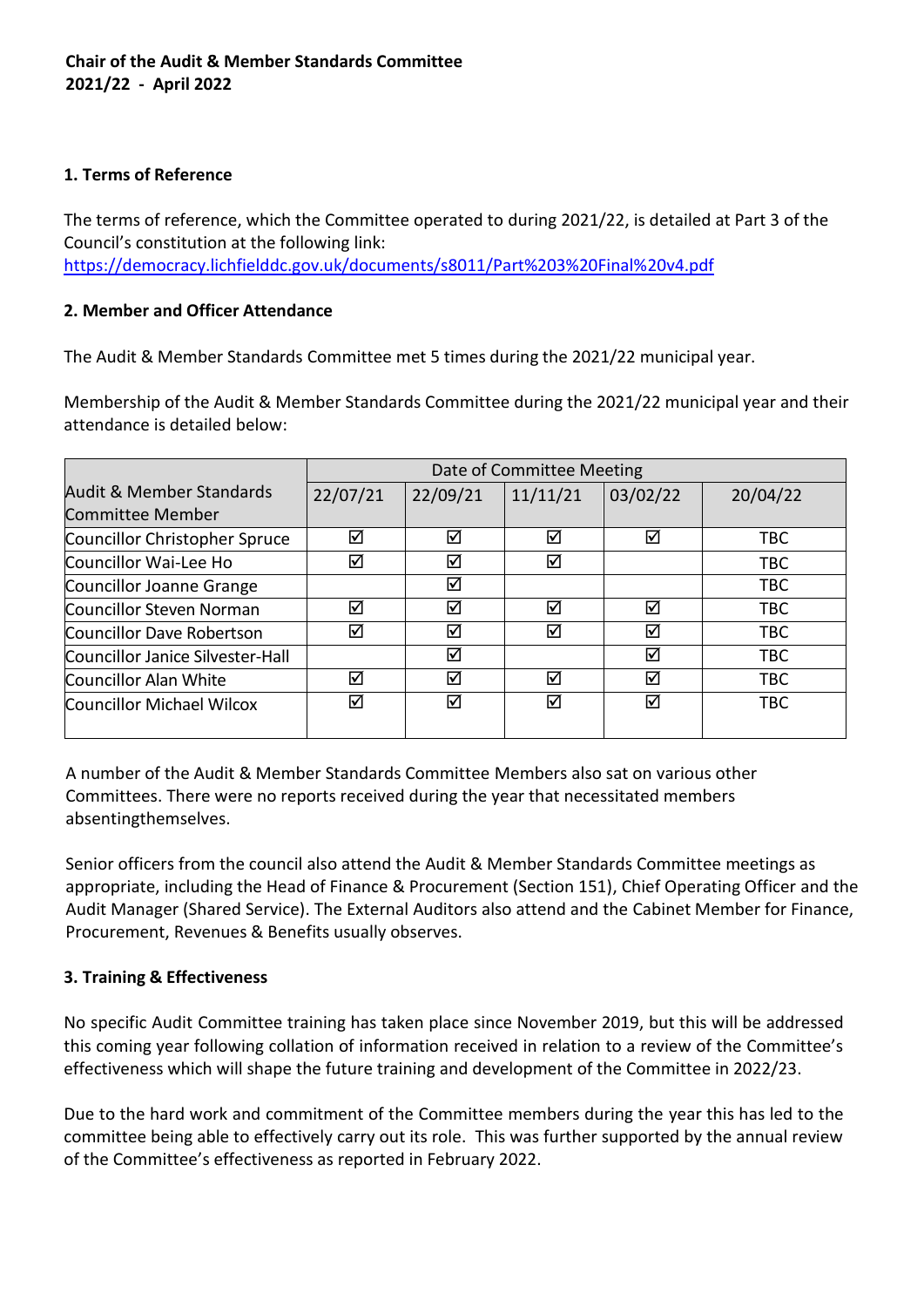#### **4. Sources of Assurance during 2021/22**

In fulfilling its terms of reference, the business conducted by the Audit & Member Standards Committee during 2021/22 is detailed at **Appendix A** per the following themes: -

- Internal Audit;
- External Audit / Inspection;
- Financial Management;
- Risk Management;
- Corporate Governance;

The Committee gained assurance in 2021/22 from these themes as follows:-

#### **Internal Audit**

In respect of the 2020/21 financial year, a positive Internal Audit Opinion was given from the Shared Head of Audit as follows:

On the basis of our audit work, our opinion on the council's framework of governance, risk management and internal control is adequate in its overall design and effectiveness. Certain weaknesses and exceptions were highlighted by our audit work. These matters have been discussed with management, to whom we have made recommendations. All of these have been, or are in the process of being addressed.

## **External Audit / Inspection**

The main responsibility of the External Auditor is to report on the Council's Accounts and whether the council has made proper arrangements for securing economy, efficiency and effectiveness in its use of resources. Grant Thornton reported on the 2020/21 Accounts. Due to the ongoing pandemic the Council is yet to receive Grant Thornton's finalised Annual Audit Report.

#### **Financial Management**

The Committee scrutinised the 2020/21 Statement of Accounts and also received assurances on the Council's financial management arrangements (e.g. treasury management, prudential indicators) from the Head of Finance & Procurement (Section 151 Officer). The Committee also received regular Internal Audit Progress Reports, including a number giving assurance on financial management and controls during the period. The Committee also received assurance on compliance against Financial Procedure Rules and Contract procedure rules.

#### **Risk Management**

The Committee has received quarterly updates on the Council's Risk Management arrangements via review of the Strategic Risk Register. The risk environment continues to develop following the progress made in respect of Covid-19 and together with Cyber Security has dominated the Council's risk management arrangements this year and will continue into 2022/23. The Council has aligned its strategic risks to the new Strategic Plan as well as introducing the 3 lines of defence model to risk management activities and has developed its sub strategic risk processes.

The Audit & Member Standards Committee also gained assurance around risk management and challenged management in relation to the approach taken in respect of cyber security.

The Council's current 8 strategic risks are as below, together with their position on the matrix.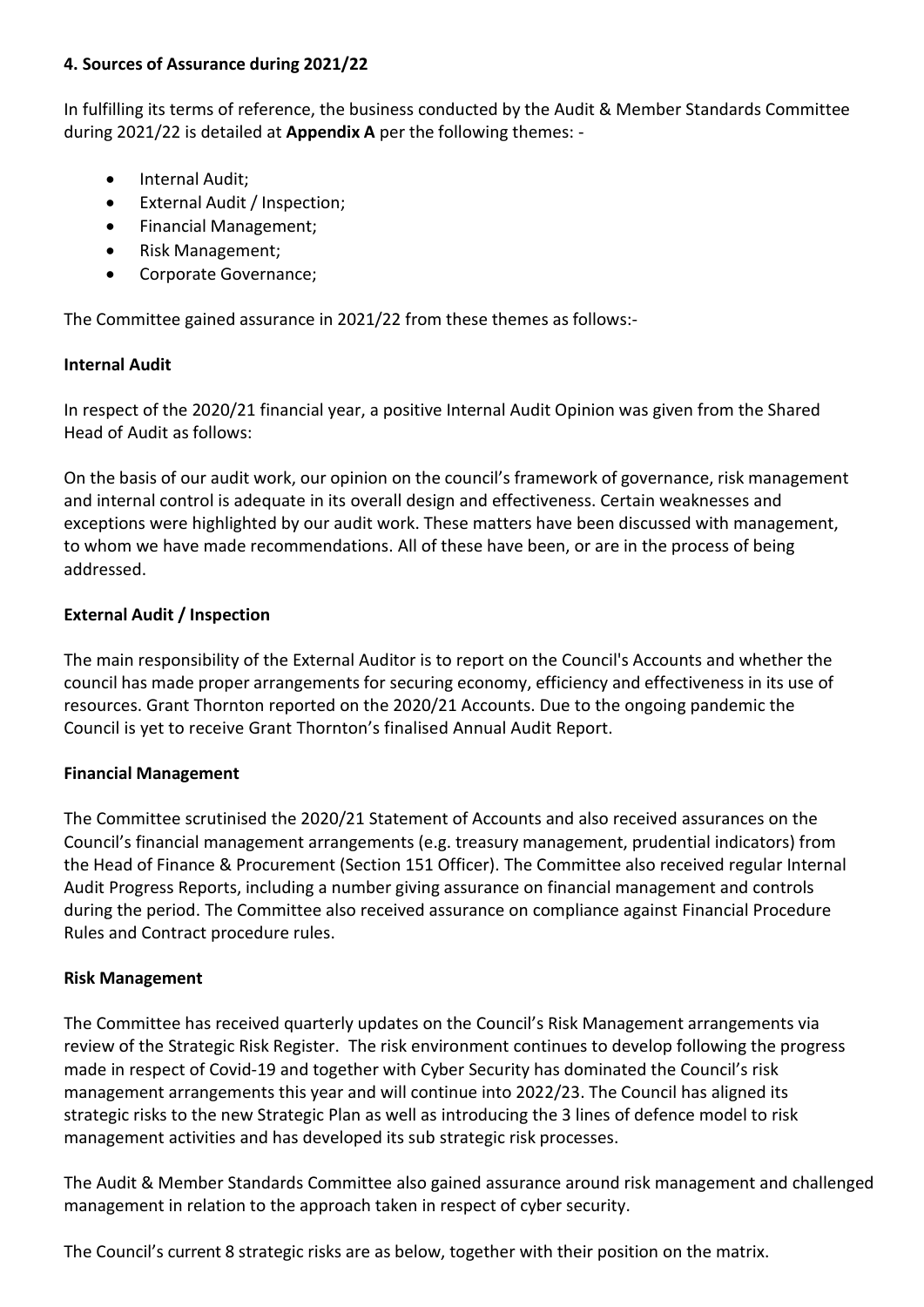

- **SR1:** Pressures on the availability of finance may mean the Council is not able to deliver the key priorities of the strategic plan.
- **SR2:** Resilience of teams to effectively respond to a further serious disruption to services.
- **SR3**: Capacity and capability to deliver / adapt the new strategic plan to emerging landscape.
- **SR4:** Failure to meet governance and / or statutory obligations e.g. breach of the law.
- **SR5**: Failure to adequately respond to the wider socio-economic environment over which the Council may have little control, but which may impact on the growth and prosperity of the local area.
- **SR6**: Failure to innovate and build on positives / opportunities / learning arising (including from the Covid-19 situation) to maximise outcomes for the Council, e.g. technological solutions.
- **SR7**: Threat to the Council's ICT systems of a cyber-attack.
- **SR8**: Being a Better Council, The Council is not able to deliver the key priorities of the strategic plan. This risk is being reviewed at Leadership Team on 19 January 2022 and an update to the scoring will be provided.

#### **Corporate Governance**

The Annual Governance Statement (AGS) and review of effectiveness for the 2020/21 financial year,concluded that the effectiveness of the system of internal control was fit for purpose overall.

The Committee also:

- undertook a review of its own effectiveness in line with CIPFA good practice and confirmed that it continued to meet its terms of reference. The Committee also reviewed its skills. Consideration was given to whether appointing an Independent Person was necessary but the Committee concluded that it had sufficient skills and experience in the existing membership to be able to conduct its business effectively.
- received assurances on updates on the Council's Contract Procedure Rules and Financial Procedure Rules;
- received an update on the implications for the audit regime resulting from the Redmond Review; and
- received the annual report of the Monitoring Officer and Exceptions and Exemptions to Procedure Rules

Regular updates on the adequacy of the Council's counter fraud arrangements were also taken including the approval of the suite of counter fraud and corruption policies (counter fraud and corruption policy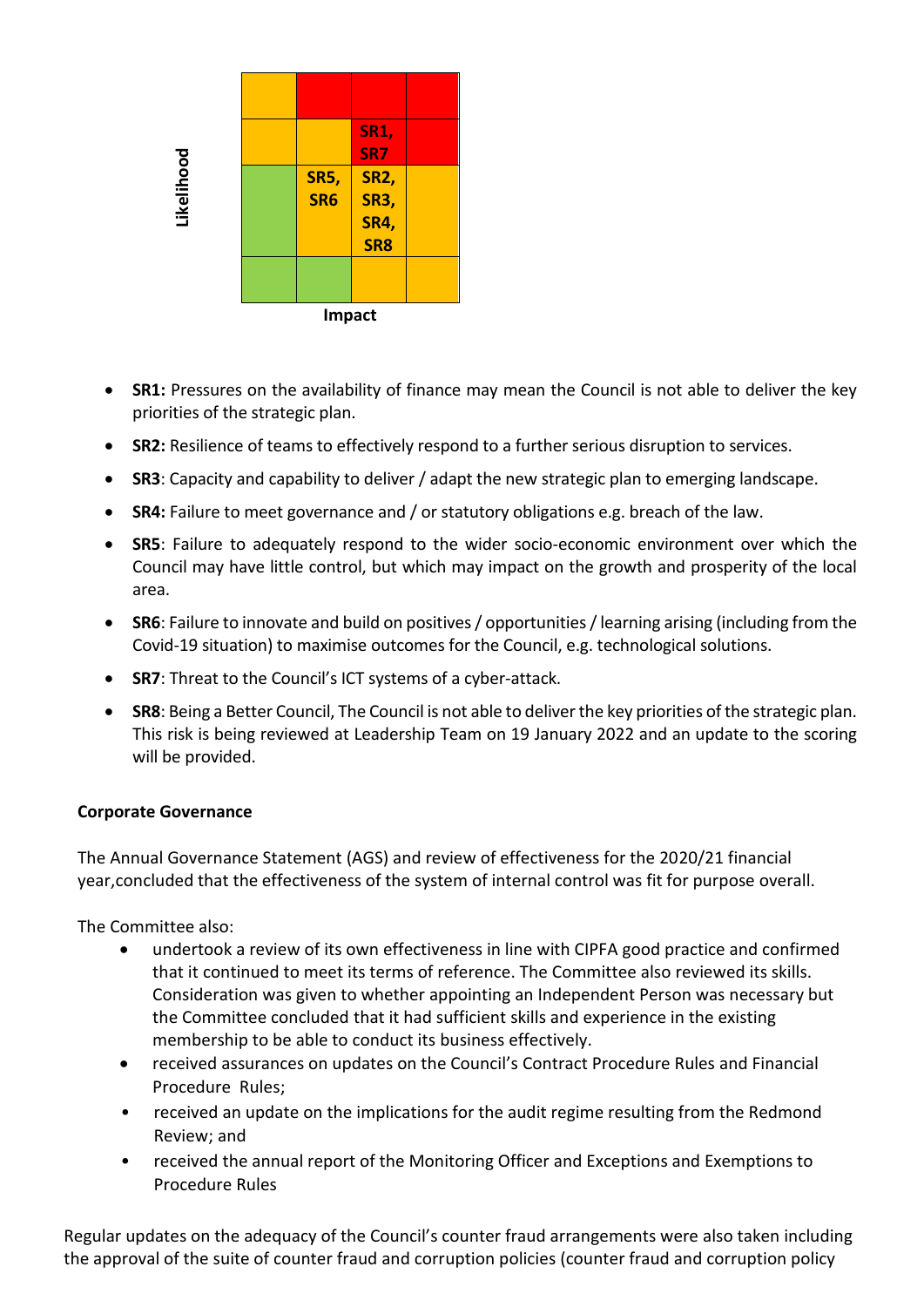statement, strategy and guidance notes; whistleblowing policy, anti-money laundering policy and prevention of tax evasion policy).

## **5. Conclusion**

The Committee has been able to confirm that there were no areas of significant duplication or omission in the systems of governance in the authority that had come to the Committee's attention during 2021/22 that were not being adequately resolved.

Through members receiving this report, the role and purpose of the Committee has been promoted and it has demonstrated that the Committee has continued to perform, meet its terms of reference and added value. This work will continue in 2022/23 with the Committee's refreshed work programme.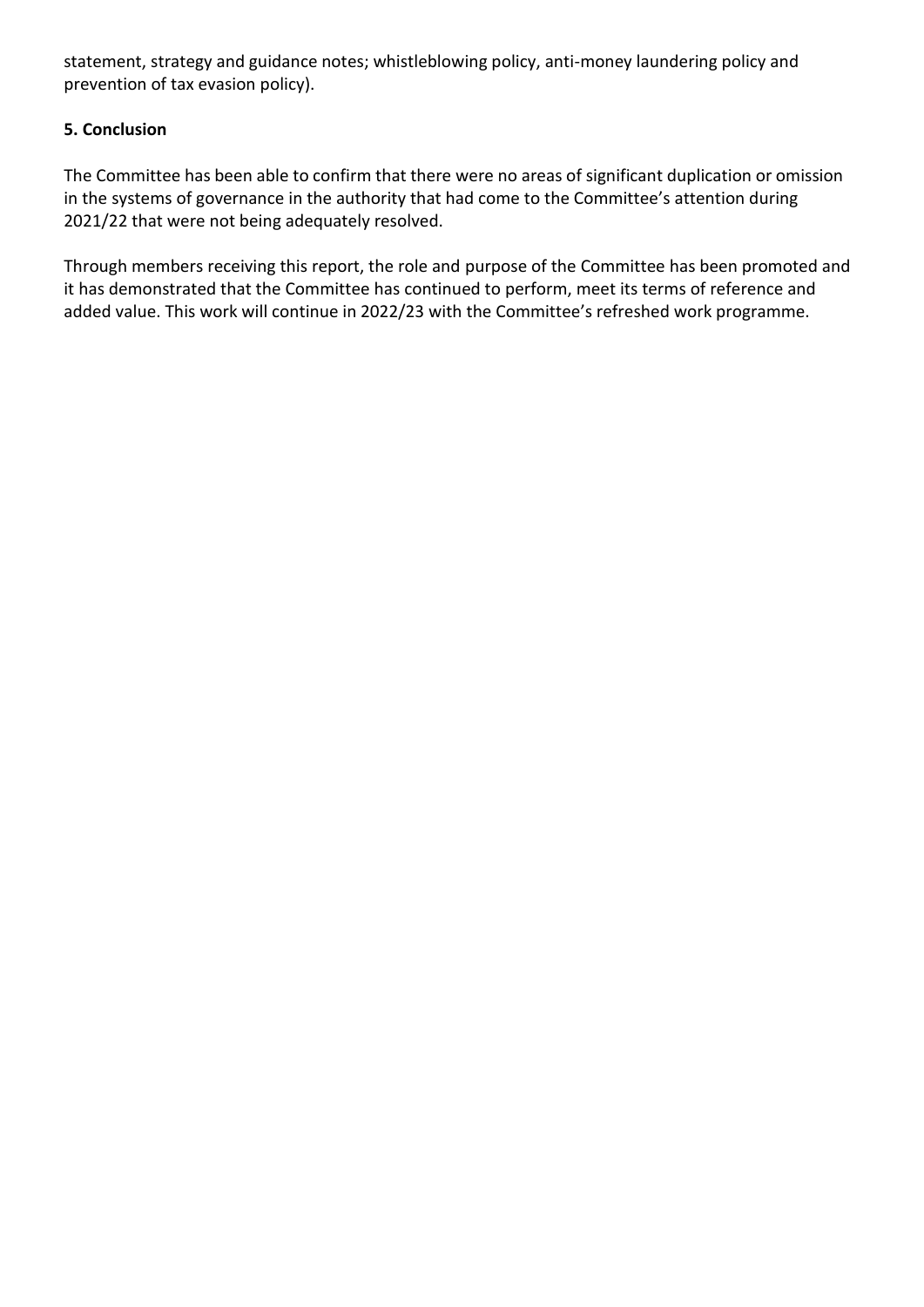# **Appendix A**

# **Summary of Audit & Member Standards Committee Work Plan by Assurance Theme 2021/22**

|                |                                                                                  | <b>Assurance Theme</b>  |                       |                         |                           |            |  |
|----------------|----------------------------------------------------------------------------------|-------------------------|-----------------------|-------------------------|---------------------------|------------|--|
| <b>Meeting</b> | Report                                                                           | Internal                | External              | Financial               | Risk Management Corporate |            |  |
| Date           |                                                                                  | Audit                   | Audit /<br>Inspection | Management              |                           | Governance |  |
| 22/07/21       | <b>Annual Treasury</b><br>Management Report                                      |                         |                       | ☑                       |                           |            |  |
|                | <b>CIPFA Resilience Index</b>                                                    |                         |                       | $\overline{\mathbf{S}}$ |                           |            |  |
|                | Internal Audit Quarterly<br>Progress Report                                      | ☑                       |                       |                         |                           |            |  |
|                | Quality Assurance &<br>Improvement<br>Programme/PSIAS                            | $\overline{\mathbf{S}}$ |                       |                         |                           |            |  |
|                | Risk Management Update                                                           |                         |                       |                         | ☑                         |            |  |
|                | RIPA reports, policy and<br>monitoring                                           |                         |                       |                         |                           | ☑          |  |
|                | Model Code of Conduct                                                            |                         |                       |                         |                           | ☑          |  |
| 22/09/21       | <b>Statement of Accounts</b>                                                     |                         |                       | ☑                       |                           |            |  |
|                | Local Audit Update                                                               |                         | ☑                     |                         |                           |            |  |
|                | Overview of Council's<br>Constitution in respect of<br>Financial Procedure Rules |                         |                       | ☑                       |                           |            |  |
|                | Overview of Council's<br>Constitution in respect of<br>Contract Procedure Rules  |                         |                       | ☑                       |                           |            |  |
|                | Audit findings report<br>20/21                                                   |                         | ☑                     |                         |                           |            |  |
| 11/11/20       | Local Audit Update                                                               |                         | ☑                     |                         |                           |            |  |
|                | Mid-year Treasury<br>Management Report                                           |                         |                       | $\overline{\mathbf{S}}$ |                           |            |  |
|                | <b>Internal Audit Progress</b><br>Report                                         | ☑                       |                       |                         |                           |            |  |
|                | Risk Management Update                                                           |                         |                       |                         | ☑                         |            |  |
|                | Counter Fraud Update<br>Report                                                   | ☑                       |                       |                         |                           |            |  |
| 03/02/22       | <b>Treasury Management</b><br>Statement and Prudential<br>Indicators             |                         |                       | ☑                       |                           |            |  |
|                | Internal Audit Progress<br>Report                                                | ☑                       |                       |                         |                           |            |  |
|                | Risk Management Update                                                           |                         |                       |                         | ☑                         |            |  |
|                | Review of Audit Committee<br>Effectiveness                                       |                         |                       |                         |                           | ☑          |  |
|                | Audit Committee LDC<br>Progress Report and<br>update year ended 31<br>March 2022 |                         | ⊠                     |                         |                           |            |  |